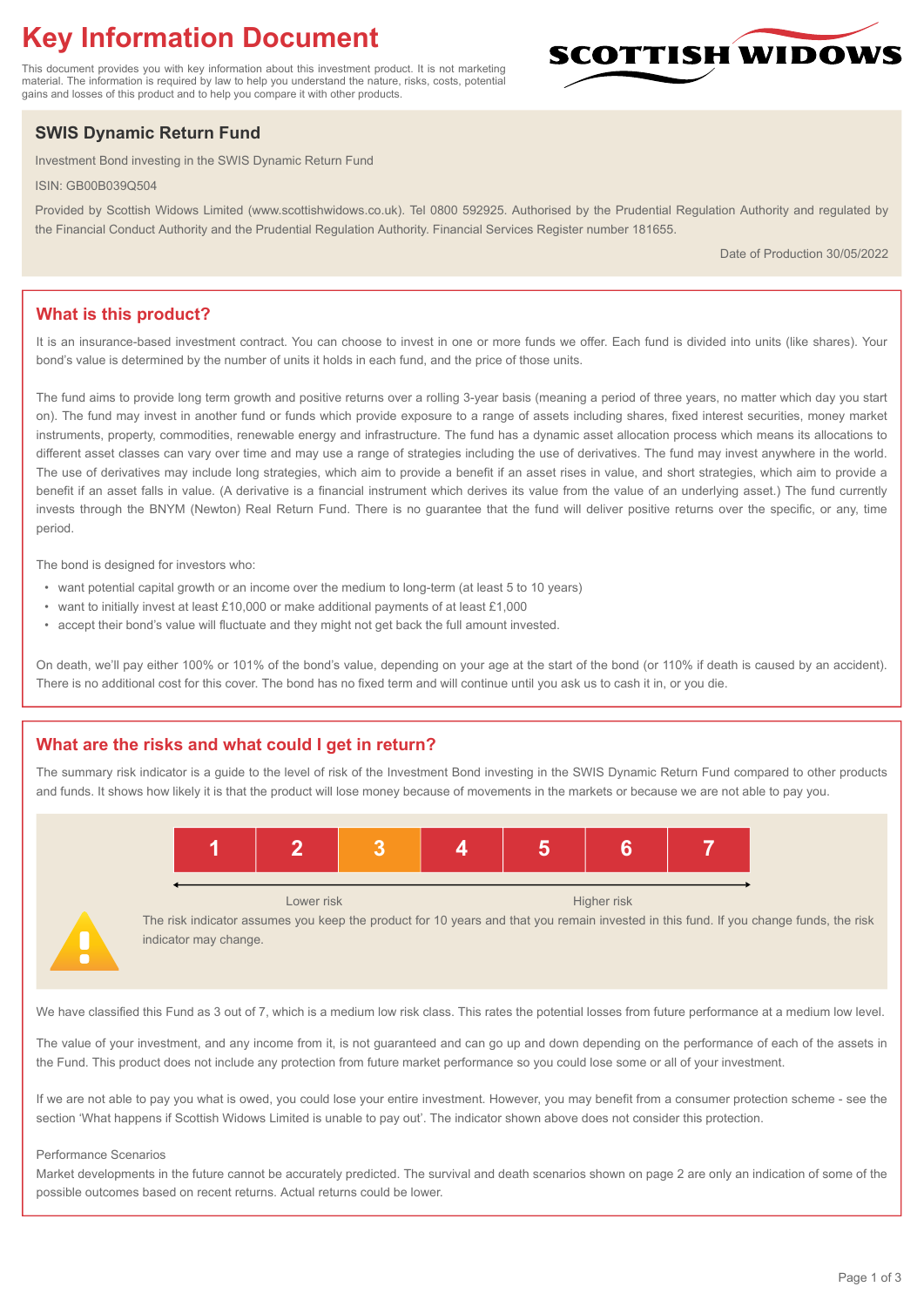

#### **What are the risks and what could I get in return? (continued)**

This table shows the money you could get back over the next 10 years, under different scenarios, assuming that you invest £10,000. The figures below assume no withdrawals are taken and do not allow for any Large Fund Bonus which may apply. The scenarios shown illustrate how your investment could perform. You can compare them with the scenarios of other products. The scenarios presented are an estimate of future performance based on evidence from the past on how the value of this investment varies, and are not an exact indicator. What you get will vary depending on how the market performs and how long you keep the investment. The stress scenario shows what you might get back in extreme market circumstances, and it does not take into account the situation where we are not able to pay you. The death scenario assumes investments perform in line with the moderate scenario.

The figures shown include all the costs of the product itself, but may not include all the costs that you pay to your adviser. The figures do not take into account your personal tax situation, which may also affect how much you get back. Before deciding to invest, you should read the Additional Information Document for more information on the risks and what you might get back. See page 2 for information on how the performance scenarios are calculated.

| <b>Investment £10,000</b> |                                                    |           |          |                                             |  |  |
|---------------------------|----------------------------------------------------|-----------|----------|---------------------------------------------|--|--|
|                           | 1 year                                             |           | 5 years  | 10 years<br>(Recommended<br>holding period) |  |  |
| <b>Survival Scenarios</b> |                                                    |           |          |                                             |  |  |
| <b>Stress scenario</b>    | What you might get back after costs                | £6,079    | £6,513   | £5,379                                      |  |  |
|                           | Average return each year                           | $-39.21%$ | $-8.22%$ | $-6.01%$                                    |  |  |
| Unfavourable scenario     | What you might get back after costs<br>£9,001      |           | £7,982   | £7,311                                      |  |  |
|                           | Average return each year                           | $-9.99%$  | $-4.41%$ | $-3.08%$                                    |  |  |
| Moderate scenario         | What you might get back after costs                | £9,972    | £10,015  | £10,070                                     |  |  |
|                           | Average return each year                           | $-0.28%$  | 0.03%    | $0.07\%$                                    |  |  |
| Favourable scenario       | What you might get back after costs                | £11,008   | £12,523  | £13,823                                     |  |  |
| Average return each year  |                                                    | 10.08%    | 4.60%    | 3.29%                                       |  |  |
| <b>Death scenarios</b>    |                                                    |           |          |                                             |  |  |
| Insured event             | What your beneficiaries might get back after costs | £10,071   | £10,115  | £10,171                                     |  |  |

#### **What happens if Scottish Widows is unable to pay out?**

Your Plan is fully covered by the Financial Services Compensation Scheme. More information about compensation arrangements is available from the Financial Services Compensation Scheme, who can be contacted on 0800 678 1100 or 0207 741 4100 or via their website at www.fscs.org.uk

#### **What are the costs?**

The Reduction in Yield (RIY) shows what impact the total costs you pay will have on the investment return you might get. The total costs take into account one-off, ongoing and incidental costs. The amounts shown here are the cumulative costs of the product itself, for three different holding periods. The monetary figures shown assume you invest £10,000 and investments perform in line with the moderate scenario. The figures are estimates and may change in the future. The person selling you or advising you about this product may charge you other costs. If so, this person will provide you with information about these costs, and show you the impact that all costs will have on your investment over time.

| Investment £10,000              |                             |                              |                            |  |  |  |
|---------------------------------|-----------------------------|------------------------------|----------------------------|--|--|--|
| <b>Scenarios</b>                | If you cash in after 1 year | If you cash in after 5 years | If you cash in at 10 years |  |  |  |
| Total costs                     | £240                        | £964                         | £1,799                     |  |  |  |
| Impact on return (RIY) per year | 2.41%                       | 2.00%                        | 1.95%                      |  |  |  |